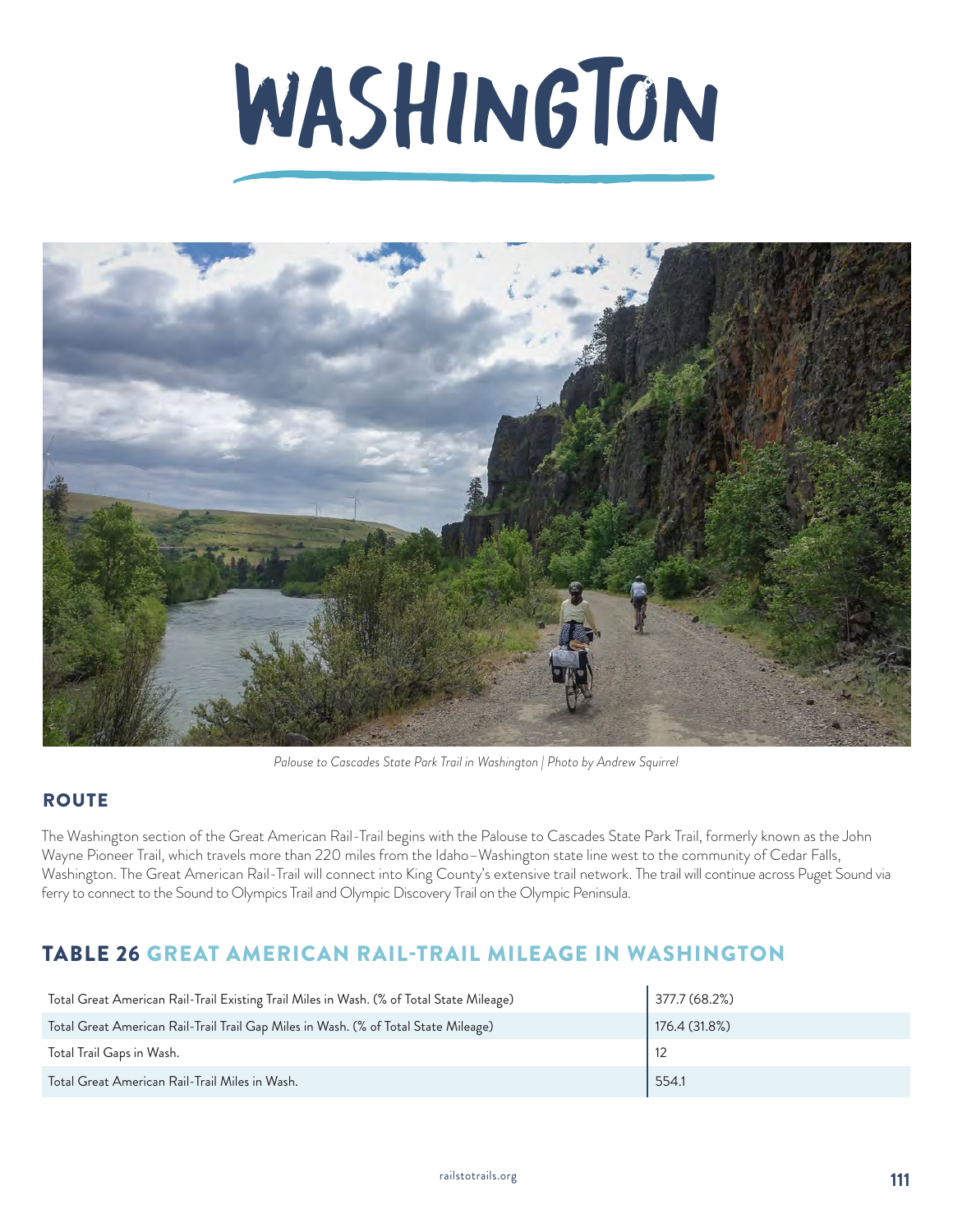## TABLE 27 GREAT AMERICAN RAIL-TRAIL ROUTE THROUGH WASHINGTON

| <b>Existing Trail or Trail Gap Name</b>                                              | Length in Wash.<br>Along Great American<br>Rail-Trail (in Miles) | <b>Existing Trail or Trail Gap Name</b>                                                  | Length in Wash.<br>Along Great American<br>Rail-Trail (in Miles) |
|--------------------------------------------------------------------------------------|------------------------------------------------------------------|------------------------------------------------------------------------------------------|------------------------------------------------------------------|
| Palouse to Cascades State Park Trail                                                 | 5.3                                                              | Fremont Bridge                                                                           | 0.2                                                              |
| (Idaho-Wash. State Line to Tekoa)                                                    |                                                                  | Ship Canal Trail                                                                         | 1.9                                                              |
| TRAIL GAP 82 - Palouse to Cascades State Park<br>Trail Extension (Tekoa)             | 1.7                                                              | Interbay Protected Bike Lane                                                             | 1.2                                                              |
| Palouse to Cascades State Park Trail<br>(Tekoa to Pandora)                           | 10.8                                                             | Elliott Bay Trail                                                                        | 2.5                                                              |
| TRAIL GAP 83 - Palouse to Cascades State Park                                        | 0.4                                                              | Seattle Waterfront Pathway                                                               | 1.3                                                              |
| Trail Extension (Pandora)                                                            |                                                                  | Ferry Across Puget Sound                                                                 |                                                                  |
| Palouse to Cascades State Park Trail<br>(Pandora to Pine City)                       | 23.0                                                             | Sound to Olympics Trail (Bainbridge Island)                                              | 1.0                                                              |
| TRAIL GAP 84 - Palouse to Cascades State Park<br>Trail Extension (Pine City to Ewan) | 16.8                                                             | TRAIL GAP 93a - Sound to Olympics Trail<br>Extension (Bainbridge Island to Poulsbo)      | 10.1                                                             |
| Palouse to Cascades State Park Trail                                                 | 24.8                                                             | Sound to Olympics Trail (Poulsbo 1)                                                      | 0.3                                                              |
| (Ewan to Marengo)<br>TRAIL GAP 85 - Palouse to Cascades State Park                   |                                                                  | TRAIL GAP 93b - Sound to Olympics Trail<br>Extension (Poulsbo)                           | 0.8                                                              |
| Trail Extension (Marengo to Ralston)                                                 | 24.3                                                             | Sound to Olympics Trail (Poulsbo 2)                                                      | 0.4                                                              |
| Palouse to Cascades State Park Trail<br>(Ralston to Lind)                            | 14.6                                                             | TRAIL GAP 93c - Sound to Olympics Trail<br>Extension (Poulsbo to Port Gamble)            | 12.2                                                             |
| TRAIL GAP 86 - Palouse to Cascades State Park<br>Trail Extension (Lind)              | 1.8                                                              | TRAIL GAP 93d - Sound to Olympics Trail<br>Extension (Port Gamble to Discovery Bay)      | 20.0                                                             |
| Palouse to Cascades State Park Trail<br>(Lind to Warden)                             | 20.5                                                             | TRAIL GAP 94a - Olympic Discovery Trail<br>Extension (Discovery Bay)                     | 0.4                                                              |
| TRAIL GAP 87 - Palouse to Cascades State Park<br>Trail Extension (Warden to Smyrna)  | 37.8                                                             | Olympic Discovery Trail (Discovery Bay)                                                  | 0.7                                                              |
| Palouse to Cascades State Park Trail<br>(Smyrna to Beverly)                          | 16.6                                                             | TRAIL GAP 94b - Olympic Discovery Trail<br>Extension (Discovery Bay to Jefferson-Clallam | 7.3                                                              |
| TRAIL GAP 88 - Palouse to Cascades State Park<br>Trail Extension (Beverly) COMPLETED |                                                                  | County Line)<br>Olympic Discovery Trail (Jefferson-Clallam                               | 1.8                                                              |
| Palouse to Cascades State Park Trail<br>(Beverly to Ellensburg)                      | 33.6                                                             | County Line to Old Blyn Highway)<br>TRAIL GAP 94c - Olympic Discovery Trail              | 0.8                                                              |
| TRAIL GAP 89 - Palouse to Cascades State Park                                        |                                                                  | Extension (Old Blyn Highway)<br>Olympic Discovery Trail (Blyn Road to Elwha River)       | 35.0                                                             |
| Trail Extension (Renslow) COMPLETED<br>TRAIL GAP 90 - Palouse to Cascades State Park | 1.1                                                              | TRAIL GAP 95a - Olympic Discovery Trail                                                  | 4.0                                                              |
| Trail Extension (Ellensburg)<br>Palouse to Cascades State Park Trail                 |                                                                  | Extension (Elwha River to Coville)<br>Olympic Discovery Trail (Coville to Ramapo)        | 1.8                                                              |
| (Ellensburg to Cedar Falls)                                                          | 81.5                                                             | TRAIL GAP 95b - Olympic Discovery Trail                                                  |                                                                  |
| Snoqualmie Valley Trail                                                              | 14.0                                                             | Extension (Ramapo to Joyce)                                                              | 6.5                                                              |
| TRAIL GAP 91 - Snoqualmie                                                            | 7.4                                                              | Olympic Discovery Trail (Joyce to Sappho)                                                | 34.7                                                             |
| Preston-Snoqualmie Trail                                                             | 6.8                                                              | TRAIL GAP 96a - Olympic Discovery Trail                                                  | 11.0                                                             |
| Issaquah-Preston Trail                                                               | 5.1                                                              | Extension (Sappho to Forks)<br>TRAIL GAP 96b - Olympic Discovery Trail                   |                                                                  |
| East Lake Sammamish Trail                                                            | 9.8                                                              | Extension (Forks to La Push)                                                             | 12.0                                                             |
| Marymoor Connector Trail                                                             | 1.5                                                              | Olympic Discovery Trail (La Push)                                                        | 1.5                                                              |
| Sammamish River Trail                                                                | 10.1                                                             | <b>Total Miles</b>                                                                       | 554.1                                                            |
| Burke-Gilman Trail                                                                   | 15.1                                                             | <b>Existing Trail Miles</b>                                                              | 377.7                                                            |
| 34th Street Protected Bike Lane (formerly Trail<br>Gap 92)                           | 0.3                                                              | <b>Trail Gap Miles</b>                                                                   | 176.4                                                            |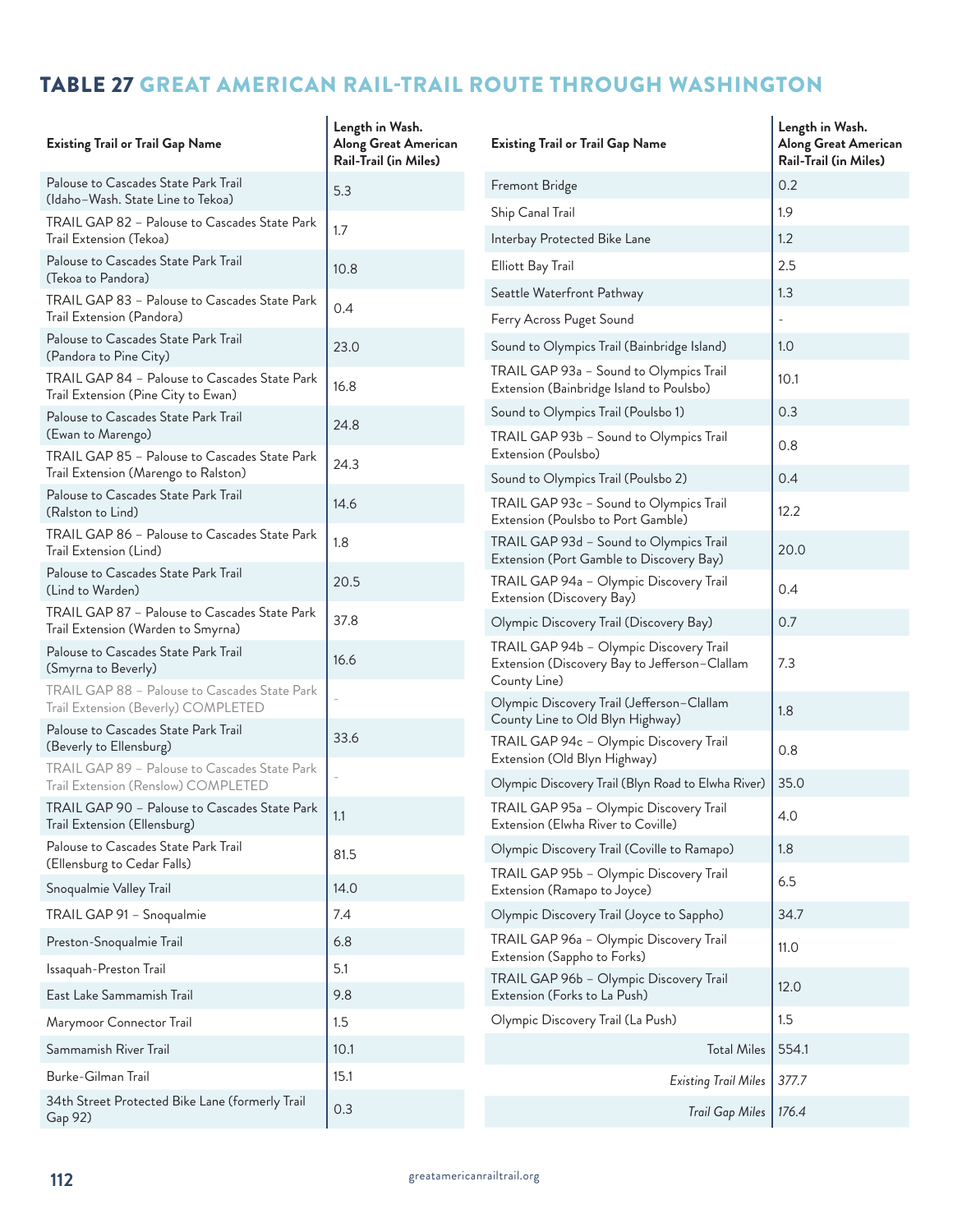

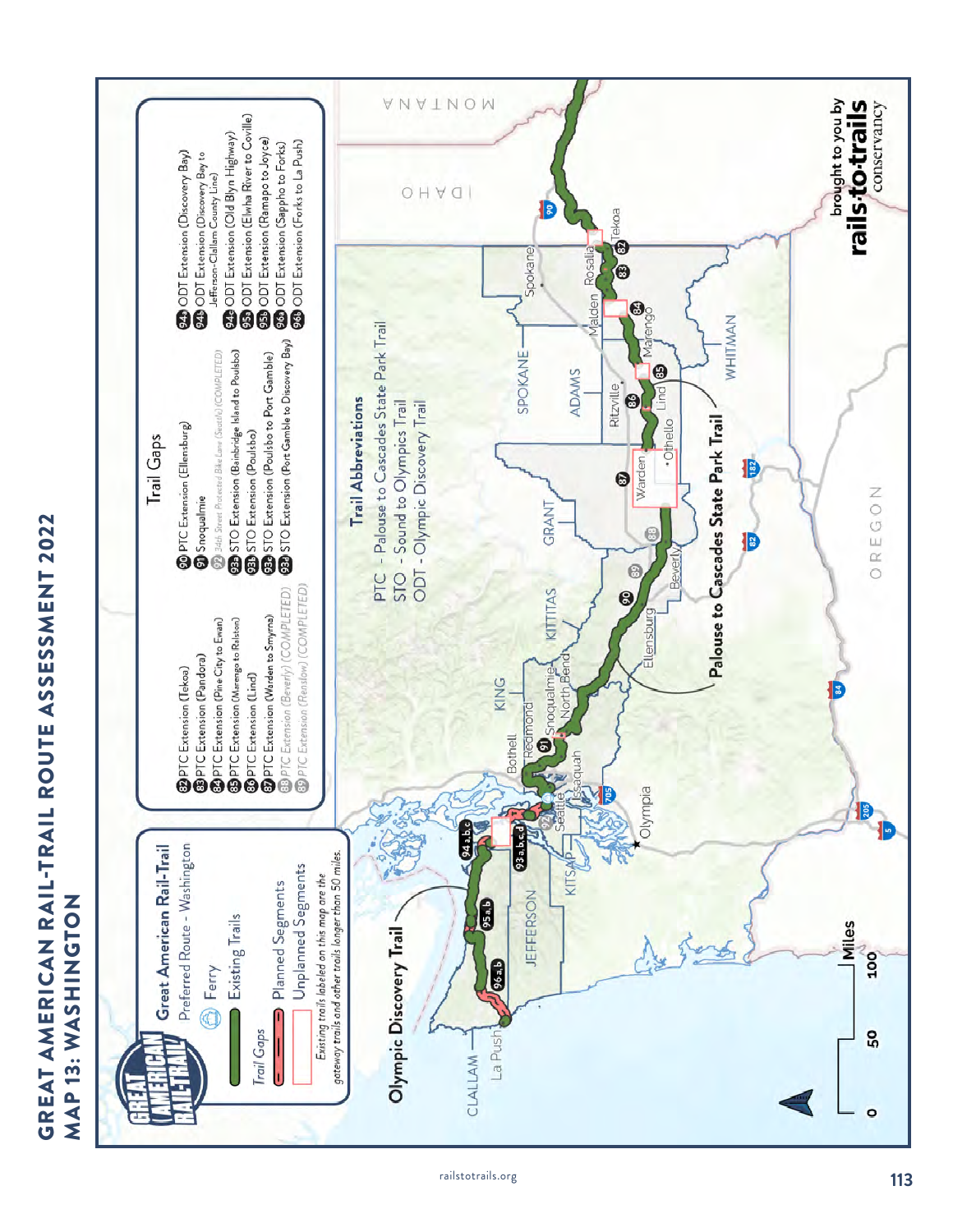## PALOUSE TO CASCADES STATE PARK TRAIL

| Total Length (in Miles)                                                | 230.1                                                                                                                                |
|------------------------------------------------------------------------|--------------------------------------------------------------------------------------------------------------------------------------|
| Total Length Along Great<br>American Rail-Trail in<br>Wash. (in Miles) | 230.1                                                                                                                                |
| <b>Trail Type</b>                                                      | Rail-trail                                                                                                                           |
| Surface Type                                                           | Ballast, crushed stone, sand                                                                                                         |
| Trail Manager                                                          | Washington State Department of<br>Natural Resources, Washington State Parks<br>and Recreation Commission (Washington<br>State Parks) |
| Website                                                                | · parks.state.wa.us/521/palouse-to-cascades<br>· palousetocascadestrail.org                                                          |
| TrailLink Map                                                          | traillink.com/trail/palouse-to-cascades-state-<br>park-trail                                                                         |

The Palouse to Cascades State Park Trail (formerly known as the John Wayne Pioneer Trail) travels across Washington from the Idaho– Washington state line to Cedar Falls, Washington, and is one of the longest rail-trail conversions in the United States. The trail follows the corridor of the Chicago, Milwaukee, St. Paul and Pacific Railroad (the Milwaukee Road), which was completed in 1909. By 1980, the railroad had ceased operations on the right-of-way. The state of Washington acquired most of the corridor and has developed it into the 230-mile trail that exists today. The Palouse to Cascades State Park Trail is currently divided into eight segments of existing trail with seven gaps between them:

**Segment 1** – 5.3 miles between the Idaho–Washington state line and Tekoa, Washington

- **Segment 2** 10.8 miles between Tekoa and Pandora
- **Segment 3** 23.0 miles between Pandora and Pine City
- **Segment 4** 24.8 miles between Ewan and Marengo
- **Segment 5** 14.6 miles between Ralston and Lind
- **Segment 6**  20.5 miles between Lind and Warden
- **Segment 7** 50.2 miles between Smyrna and Ellensburg
- **Segment 8** 81.5 miles between Ellensburg and Cedar Falls

Washington State Parks and the Washington State Department of Natural Resources are tasked with the difficult job of operating and maintaining this long-distance trail. The length and primitive conditions of most of the trail make ongoing maintenance a challenge, and available statewide funds have not been sufficient to date on an annual basis.

Washington State Parks does its best to keep the trail maintained and continues to seek funding to maintain the trail, upgrade its condition and close the remaining gaps in the trail. Washington State Parks intends to continue seeking additional funding for similar work, as well as several of the projects described below in the seven remaining trail gaps.

There are several small gaps in Washington State Parks ownership along the Palouse to Cascades State Park Trail that are not identified in the trail gaps noted below. Trail users should be aware and follow all signage and use appropriate detours where provided.

## TRAIL GAP 82 – PALOUSE TO CASCADES STATE PARK TRAIL EXTENSION (TEKOA)

The Palouse to Cascades State Park Trail currently bypasses the Tekoa Trestle, a 975-foot-long bridge that formerly carried the Milwaukee Road line across Hangman Creek, Poplar Street and Railroad Avenue in the town of Tekoa. The trestle was never opened to the public for walking, bicycle or equestrian use following the abandonment of the Milwaukee Road line in the 1980s. Trail users currently need to traverse several roads with limited to no shoulder, with an added distance of about one-third of a mile.

The Tekoa Trestle will be reopened in 2022 through a project that adds concrete decking to the steel railroad trestle, installs safety railings, makes minor structural repairs, adds interpretive and directional signage, and resurfaces a portion of the trail as it approaches the trestle. This trail gap is estimated at around 1.7 miles.

## TRAIL GAP 83 – PALOUSE TO CASCADES STATE PARK TRAIL EXTENSION (PANDORA)

The Milwaukee Road formerly crossed Wilhelm Road around the community of Pandora at a bridge that has since been removed. Trail users currently need to take a brief 0.4-mile on-road detour from Wilhelm Road to Pandora Road, where the trail reconnects and continues westward. The state should consider rebuilding this bridge in the future, though this should remain a low priority compared to other more significant gaps in the trail system. In the meantime, signage should be added at the detour to confirm that the trail continues along Pandora Road and reconnects on the western side.

## TRAIL GAP 84 – PALOUSE TO CASCADES STATE PARK TRAIL EXTENSION (PINE CITY TO EWAN)

The former Milwaukee Road corridor traveled southwest between the Washington communities of Pine City and Ewan via the shores of Rock Lake. The state owns the northern section of the former rail line, but when the rail line was abandoned, private property owners purchased some mileage of the former rail line that abutted Rock Lake along a section that provides the only direct beach access to the lake. Initial discussions on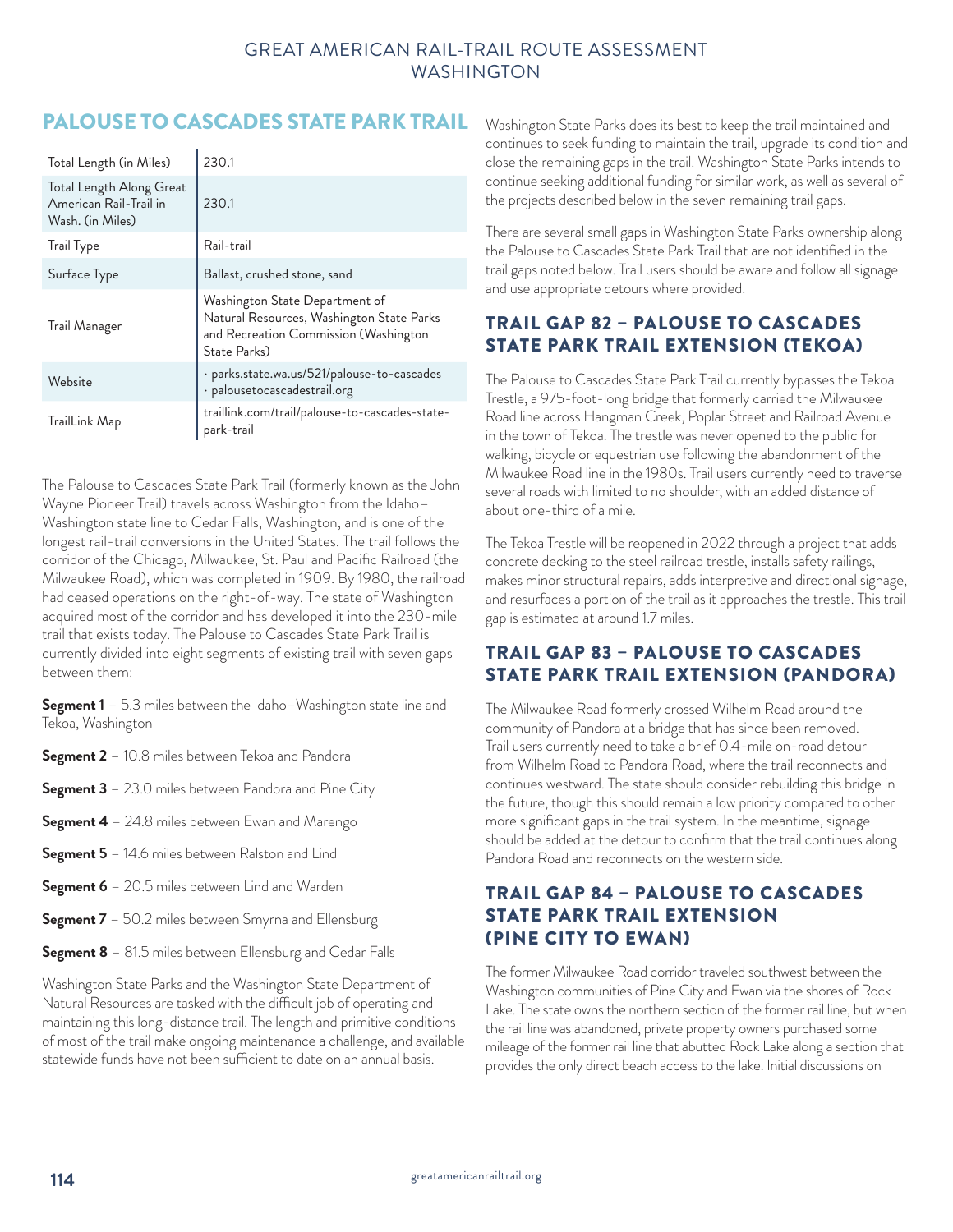continuing the trail along Rock Lake were not successful, and currently, the Palouse to Cascades State Park Trail takes a 16.8-mile interim onroad connector from Pine City to Ewan. The state of Washington should continue negotiating with private landowners to find ways to reconnect the trail along Rock Lake to provide a safe, off-street trail opportunity.

## TRAIL GAP 85 – PALOUSE TO CASCADES STATE PARK TRAIL EXTENSION (MARENGO TO RALSTON)

There is a 24.3-mile gap in the Palouse to Cascades State Park Trail between the unincorporated Adams County communities of Marengo and Ralston because of the removal of the Cow Creek Trestle. The trestle spanned the 1,800-foot Cow Creek Valley in Adams County. The old bridge footings are still visible, and a new bridge could be constructed to replace the former bridge. Currently, trail users wishing to travel the length of the Palouse to Cascades State Park Trail must take a significant interim on-road connector from Marengo to Ralston, heading north on North Marengo Road and following county roads through farmland and the city of Ritzville down to Ralston. A new bridge over Cow Creek would cut down the length of this voyage by half and provide views of the beautiful Cow Creek Valley.

## TRAIL GAP 86 – PALOUSE TO CASCADES STATE PARK TRAIL EXTENSION (LIND)

A missing bridge over a creek and an active BNSF Railway rail line just west of the town of Lind created a 1.8-mile gap along the Palouse to Cascades State Park Trail. There is an on-road detour that travels through the center of Lind, allowing trail users to experience the town and visit its stores and restaurants. Rebuilding this bridge is not high on the list of priorities for Washington State Parks given the reasonably direct detour through Lind, though this missing bridge should be revisited once the higher priority items are completed and trail usage picks up in this part of Washington.

## TRAIL GAP 87 – PALOUSE TO CASCADES STATE PARK TRAIL EXTENSION (WARDEN TO SMYRNA)

The largest gap in the Palouse to Cascades State Park Trail—37.8 miles—lies between the city of Warden and the unincorporated community of Smyrna. This section skirts the Columbia National Wildlife Refuge and travels through the city of Othello. The section of rail line between Warden and Othello remains active, providing train car storage for the Columbia Basin Railroad. The remainder of the section is part of the abandoned Milwaukee Road corridor and could be completed to help reduce the gap. Creative solutions that include the rail line and highway rights-of-way between Warden and Othello should be considered to help fully close this large gap in the trail.

#### TRAIL GAP 88 – PALOUSE TO CASCADES STATE PARK TRAIL EXTENSION (BEVERLY) COMPLETED

Trail Gap 88 is now a completed trail segment as part of the Palouse to Cascades State Park Trail, with plans to open the Beverly Bridge to trail users in the spring of 2022.

#### TRAIL GAP 89 – PALOUSE TO CASCADES STATE PARK TRAIL EXTENSION (RENSLOW) COMPLETED

Trail Gap 89 is now a completed trail segment as part of the Palouse to Cascades State Park Trail with the opening of the Renslow Trestle to trail users in the spring of 2021.

## TRAIL GAP 90 – PALOUSE TO CASCADES STATE PARK TRAIL EXTENSION (ELLENSBURG)

As the Milwaukee Road continued westward, it passed through the city of Ellensburg, which is now home to the final trail gap in the Palouse to Cascades State Park Trail. The trail is missing a 1.1-mile segment that travels through the campus of Central Washington University (CWU). According to the 2008 City of Ellensburg Nonmotorized Transportation Plan, the "railroad right-of-way historically passed through the middle of the CWU campus but was interrupted by new construction and the removal of a trestle."

The opportunity to complete the trail on the former rail corridor is no longer available, but Ellensburg and CWU have a plan to reconnect the trail using two alternatives. The Nonmotorized Transportation Plan highlights the Ellensburg Greenbelt Trail (also known as the John Wayne Pioneer Trail reconnection route), a 6-mile trail that will bypass CWU and central Ellensburg. The plan states that "surfacing includes both paved and unpaved surfaces to accommodate a diversity of users."

CWU also intends to complete a connection by widening existing sidewalks along the Ellensburg Water Company's waterway that travels through the center of its campus. Trail users who want a direct route through Ellensburg will be encouraged to use this option, and RTC's official mapping of the Great American Rail-Trail will show this as the main corridor to accommodate the criteria of having a reasonably direct route.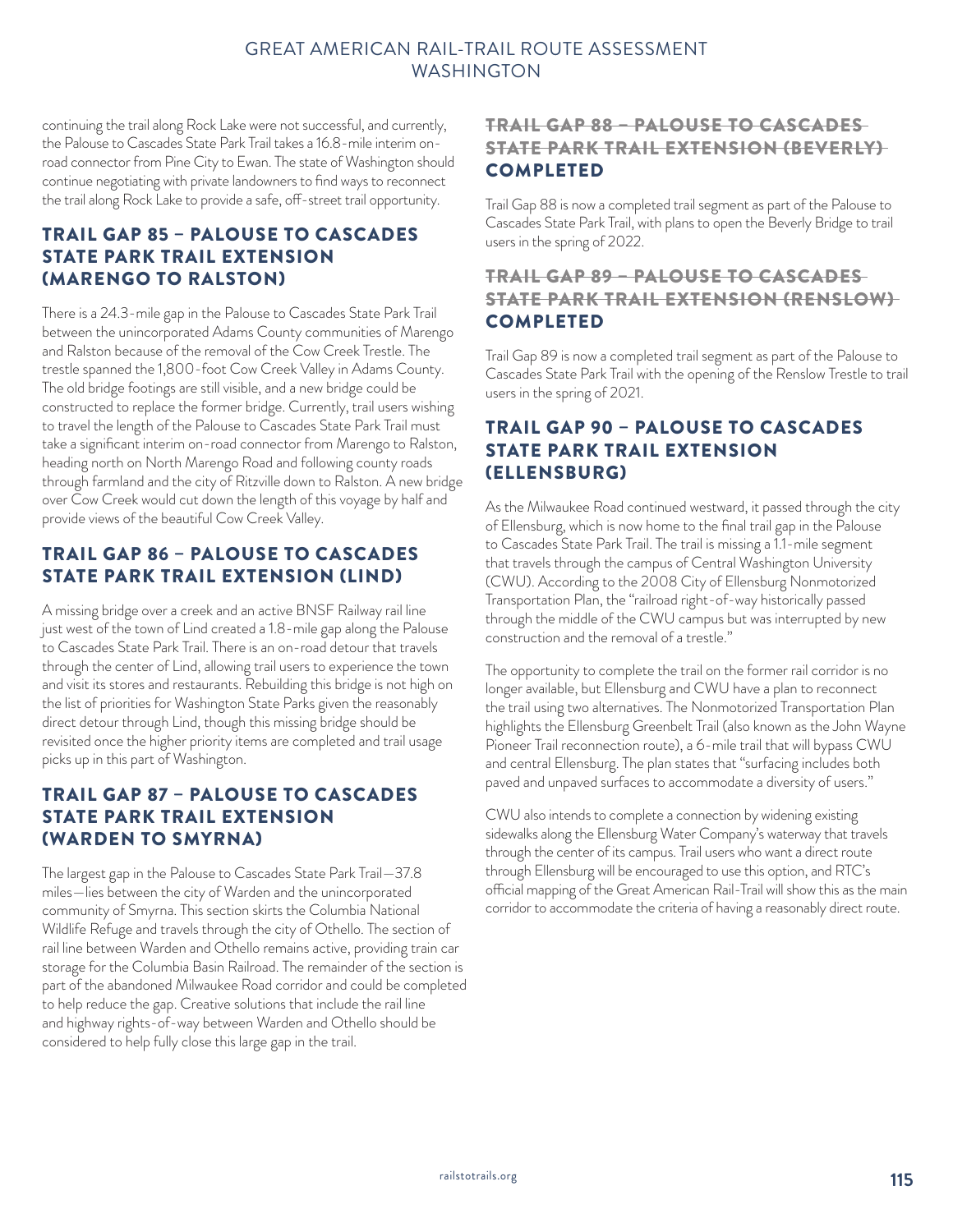# SNOQUALMIE VALLEY TRAIL

| Total Length (in Miles)                                                | 31.3                                                                                              |
|------------------------------------------------------------------------|---------------------------------------------------------------------------------------------------|
| Total Length Along Great<br>American Rail-Trail in<br>Wash. (in Miles) | 14.0                                                                                              |
| <b>Trail Type</b>                                                      | Rail-trail                                                                                        |
| Surface Type                                                           | Ballast, gravel                                                                                   |
| Trail Manager                                                          | King County Parks & Recreation                                                                    |
| Website                                                                | kingcounty.gov/services/parks-recreation/parks/<br>trails/regional-trails/popular-trails/svt.aspx |
| TrailLink Map                                                          | traillink.com/trail/snoqualmie-valley-trail                                                       |

The 31.3-mile, packed gravel Snoqualmie Valley Trail follows an extension of the Milwaukee Road that linked the city of Everett in the north to the main line heading from east to west over the Cascades, where the Palouse to Cascades State Park Trail lies today. The western extent of the Palouse to Cascades State Park Trail connects to the Snoqualmie Valley Trail in Cedar Falls at the Rattlesnake Lake Recreation Area, where there is a well-used trailhead that accommodates trail users and visitors at Rattlesnake Lake. The Snoqualmie Valley Trail will host the Great American Rail-Trail for approximately 14 miles between Cedar Falls and Snoqualmie, from which point the trail will head northwest toward Seattle. Heading north from Rattlesnake Lake through the city of North Bend, the trail has views of Mount Si to the east.

## TRAIL GAP 91 – SNOQUALMIE

Two options take trail users in and around the city of Snoqualmie, one on each side of the Snoqualmie River. The Snoqualmie Valley Trail continues north on the east side of the Snoqualmie River. However, the Great American Rail-Trail will need to head west from Snoqualmie toward the Preston-Snoqualmie Trail. There is not a perfect connection into the Preston-Snoqualmie Trail heading westward from Snoqualmie due to the mighty Snoqualmie Falls and the presence of the origin lands of the Snoqualmie Tribe.

The city of Snoqualmie is working on the Snoqualmie Riverwalk on the banks of the river, which would connect people into town on the west side of the river, while the Snoqualmie Ridge trail along the Snoqualmie Parkway could take users westward. However, a 7.4-mile connection is needed to meet with the Preston-Snoqualmie Trail. Local officials have pursued a connection through Snoqualmie for many years. Hopefully, the momentum behind the Great American Rail-Trail can help King County and the city of Snoqualmie find a creative solution.

# PRESTON-SNOQUALMIE TRAIL

| Total Length (in Miles)                                                | 6.8                                                                    |
|------------------------------------------------------------------------|------------------------------------------------------------------------|
| Total Length Along Great<br>American Rail-Trail in<br>Wash. (in Miles) | 6.8                                                                    |
| Trail Type                                                             | Rail-trail                                                             |
| Surface Type                                                           | Asphalt                                                                |
| Trail Manager                                                          | King County Parks & Recreation, Snoqualmie<br>Parks & Recreation       |
| Website                                                                | kingcountyparks.org/2017/02/17/trail-spot-<br>light-preston-snoqualmie |
| TrailLink Map                                                          | traillink.com/trail/preston-snoqualmie-trail                           |

The Preston-Snoqualmie Trail follows a former Seattle, Lake Shore and Eastern Railway line through the Snoqualmie Valley from Snoqualmie west to Preston. The trail is 6.8 miles long and is paved for its entirety. Its eastern end is near Snoqualmie Falls, but the trail does not extend to or across the falls. The first spot to access the Preston-Snoqualmie Trail from the east is at the Lake Alice trailhead, along Lake Alice Road. The trail snakes through the forest until it reaches the Raging River Valley, where the trail follows a slight detour down into the valley along Preston-Fall City Road and climbs back up again, due to the loss of a historical trestle bridge that once spanned this valley.

## ISSAQUAH-PRESTON TRAIL

| Total Length (in Miles)                                                | 5.1                                                                                                                |
|------------------------------------------------------------------------|--------------------------------------------------------------------------------------------------------------------|
| Total Length Along Great<br>American Rail-Trail in<br>Wash. (in Miles) | 5.1                                                                                                                |
| <b>Trail Type</b>                                                      | Rail-trail                                                                                                         |
| Surface Type                                                           | Asphalt, gravel                                                                                                    |
| Trail Manager                                                          | City of Issaquah Parks and Recreation, King<br>County Parks & Recreation, Washington<br>State DOT Bike Ped Program |
| Website                                                                | kingcounty.gov/services/parks-recreation/<br>parks/trails/regional-trails.aspx                                     |
| TrailLink Map                                                          | traillink.com/trail/issaquah-preston-trail                                                                         |

The Issaquah-Preston Trail roughly follows the original route of the Seattle, Lake Shore and Eastern Railway that was purchased by Northern Pacific Railway in the late 1800s and became inactive in the early 1980s. The trail connects to the Preston-Snoqualmie Trail at the intersection of 300th Avenue Southeast and Southeast High Point Way, just north of Preston. The Issaquah-Preston Trail begins as a two-way trail on the south side of Southeast High Point Way for 0.7 mile and has an unpaved, hardpacked crushed stone surface for approximately 3.5 miles (the final mile is paved, toward the East Lake Sammamish Trail). The Issaquah-Preston Trail reaches its connection with the East Lake Sammamish Trail near 4th Avenue Northwest in the city of Issaquah.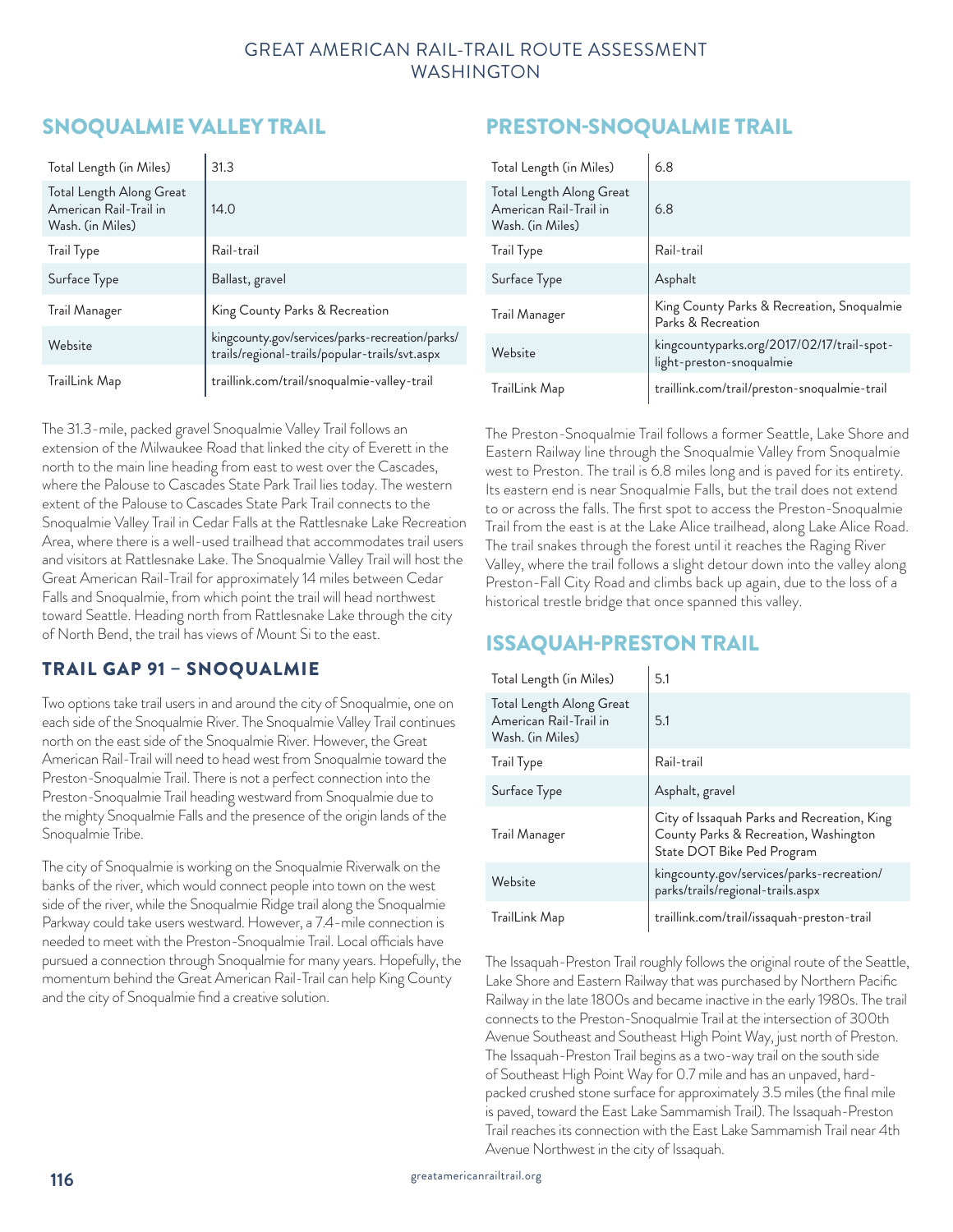# EAST LAKE SAMMAMISH TRAIL

| Total Length (in Miles)                                                | 11.0                                                                                                             |
|------------------------------------------------------------------------|------------------------------------------------------------------------------------------------------------------|
| Total Length Along Great<br>American Rail-Trail in<br>Wash. (in Miles) | 9.8                                                                                                              |
| <b>Trail Type</b>                                                      | Rail-trail                                                                                                       |
| Surface Type                                                           | Asphalt, crushed stone                                                                                           |
| Trail Manager                                                          | King County Parks & Recreation                                                                                   |
| Website                                                                | kingcounty.gov/services/parks-recreation/<br>parks/trails/regional-trails/popular-trails/east-<br>lake-samm.aspx |
| TrailLink Map                                                          | traillink.com/trail/east-lake-sammamish-trail                                                                    |

The East Lake Sammamish Trail follows the corridor of a former BNSF Railway line that ceased operations in 1996. The trail was originally opened as a soft-surface interim trail and has been paved and redeveloped in segments over the years. Near its southern end, the East Lake Sammamish Trail connects to the Issaquah-Preston Trail near 4th Avenue Northwest in Issaquah. From there, the trail continues north, passing Lake Sammamish State Park and continuing along the shore of Lake Sammamish 3.2 miles before reaching the last remaining 3.6-mile unpaved gravel segment, which began construction in 2021.

The trail follows Lake Sammamish another 3 miles until it reaches Marymoor Park in the city of Redmond. Funding for the development of a trailhead with parking and restrooms in the Inglewood Hill area was approved in 2014, and construction is anticipated to be completed soon.

## MARYMOOR CONNECTOR TRAIL

| Total Length (in Miles)                                                | 1.5                                                                                                                  |
|------------------------------------------------------------------------|----------------------------------------------------------------------------------------------------------------------|
| Total Length Along Great<br>American Rail-Trail in<br>Wash. (in Miles) | 1.5                                                                                                                  |
| <b>Trail Type</b>                                                      | Greenway                                                                                                             |
| Surface Type                                                           | Asphalt                                                                                                              |
| Trail Manager                                                          | King County Parks & Recreation                                                                                       |
| Website                                                                | kingcounty.gov/services/parks-recreation/<br>parks/trails/regional-trails/popular-trails/<br>marymoor-connector.aspx |
| TrailLink Map                                                          | traillink.com/trail/marymoor-connector-trail                                                                         |

The 1.5-mile Marymoor Connector Trail provides an important link between the East Lake Sammamish Trail on the east side of Marymoor Park and the Sammamish River Trail on its west side. The trail route connects through Marymoor Park, providing a paved, completely offstreet connection between these two trails. Marymoor Park provides ample parking and facilities including restrooms and water fountains.

## SAMMAMISH RIVER TRAIL

| Total Length (in Miles)                                                | 10.1                                                                                                         |
|------------------------------------------------------------------------|--------------------------------------------------------------------------------------------------------------|
| Total Length Along Great<br>American Rail-Trail in<br>Wash. (in Miles) | 10.1                                                                                                         |
| <b>Trail Type</b>                                                      | Greenway                                                                                                     |
| Surface Type                                                           | Asphalt                                                                                                      |
| Trail Manager                                                          | King County Parks & Recreation                                                                               |
| Website                                                                | kingcounty.gov/services/parks-recreation/<br>parks/trails/regional-trails/popular-trails/<br>samm-river.aspx |
| TrailLink Map                                                          | traillink.com/trail/sammamish-river-trail                                                                    |

The Sammamish River Trail is the center link of the Seattle area's locksto-lakes corridor, which connects lakes Sammamish and Washington to the Ballard Locks via the East Lake Sammamish, Marymoor Connector, Sammamish River and Burke-Gilman trails. The majority of the Sammamish River Trail runs along a levee that was created in the 1960s when crews drained the swamps and completed the second rechanneling of the once-meandering Sammamish River. The Sammamish River Trail provides 10.1 miles of paved trail, beginning at its connection with the Marymoor Connector Trail in Marymoor Park. The trail continues north following the Sammamish River through the cities of Redmond, Woodinville and Bothell, where it connects to the Burke-Gilman Trail.

## BURKE-GILMAN TRAIL

| Total Length (in Miles)                                                | 18.8                                                                                                                                                              |
|------------------------------------------------------------------------|-------------------------------------------------------------------------------------------------------------------------------------------------------------------|
| Total Length Along Great<br>American Rail-Trail in<br>Wash. (in Miles) | 15.1                                                                                                                                                              |
| <b>Trail Type</b>                                                      | Rail-trail                                                                                                                                                        |
| Surface Type                                                           | Asphalt                                                                                                                                                           |
| Trail Manager                                                          | King County Parks & Recreation, Seattle Parks<br>and Recreation, University of Washington                                                                         |
| Website                                                                | · kingcounty.gov/services/parks-recreation/parks/<br>trails/regional-trails/popular-trails/burke-gilman.aspx<br>· seattle.gov/parks/find/parks/burke-gilman-trail |
| TrailLink Map                                                          | traillink.com/trail/burke-gilman-trail                                                                                                                            |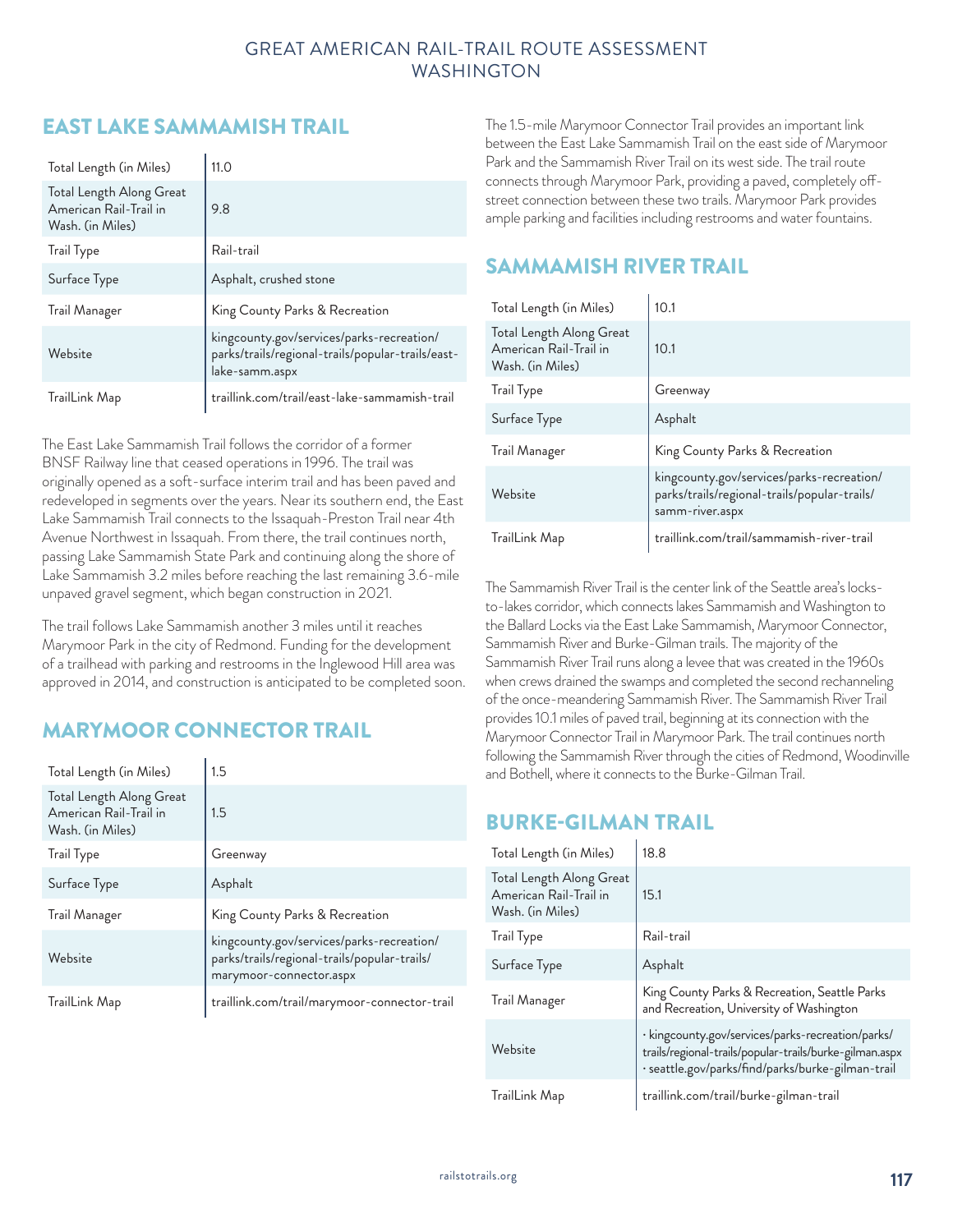The Great American Rail-Trail picks up the Burke-Gilman Trail in Bothell. The Burke-Gilman Trail was one of the first rail-trails in the country and is a popular commuting and recreation route through Seattle. The trail was selected for RTC's Rail-Trail Hall of Fame in 2008. The trail was once part of a line of the Seattle, Lake Shore and Eastern Railway, and gets its name from the two founders of the rail line, Thomas Burke and Daniel Gilman. Heavy traffic by the logging industry sustained the line through 1963, and the corridor became inactive in 1971.

The Burke-Gilman Trail begins in Bothell and travels west, meeting the north shore of Lake Washington in the city of Kenmore and continuing along Lake Washington through the city of Lake Forest Park and into Seattle, passing through the University of Washington campus.

## 34TH STREET PROTECTED BIKE LANE (FORMERLY TRAIL GAP 92)

| Total Length (in Miles)                                                | 0.3                                                                                                                                 |
|------------------------------------------------------------------------|-------------------------------------------------------------------------------------------------------------------------------------|
| Total Length Along Great<br>American Rail-Trail in<br>Wash. (in Miles) | 0.3                                                                                                                                 |
| <b>Trail Type</b>                                                      | Greenway                                                                                                                            |
| Surface Type                                                           | Asphalt                                                                                                                             |
| Trail Manager                                                          | Seattle Department of Transportation                                                                                                |
| Website                                                                | seattle.gov/transportation/projects-and-<br>programs/programs/bike-program/protected-<br>bike-lanes/n-34th-st-mobility-improvements |

The Seattle Department of Transportation upgraded the existing bike lanes along North 34th Street to protected paint-and-post bike lanes in the summer of 2021. These improvements provide a safer passage between the Burke-Gilman Trail and the Fremont Bridge.

## FREMONT BRIDGE

| Total Length (in Miles)                                                | 0.2                                                                                                           |
|------------------------------------------------------------------------|---------------------------------------------------------------------------------------------------------------|
| Total Length Along Great<br>American Rail-Trail in<br>Wash. (in Miles) | 0.2                                                                                                           |
| Trail Type                                                             | Greenway                                                                                                      |
| Surface Type                                                           | Asphalt                                                                                                       |
| Trail Manager                                                          | City of Seattle                                                                                               |
| Website                                                                | seattle.gov/transportation/projects-and-programs/<br>programs/bridges-stairs-and-other-structures/<br>bridges |

The Fremont Bridge was opened in 1917 over the Lake Washington Ship Canal. Non-motorized users can travel on separated sidewalks on either side of the bridge, which is also a drawbridge that frequently opens to accommodate vessels underneath.

# SHIP CANAL TRAIL

| Total Length (in Miles)                                                | 1.9                                      |
|------------------------------------------------------------------------|------------------------------------------|
| Total Length Along Great<br>American Rail-Trail in<br>Wash. (in Miles) | 1.9                                      |
| <b>Trail Type</b>                                                      | Rail-trail                               |
| Surface Type                                                           | Asphalt                                  |
| Trail Manager                                                          | City of Seattle                          |
| Website                                                                | seattle.gov/parks/find/hiking-and-trails |
| TrailLink Map                                                          | traillink.com/trail/ship-canal-trail     |

Across the waterway from the Burke-Gilman Trail, the Ship Canal Trail runs along the southern edge of the Lake Washington Ship Canal near Seattle Pacific University.

# INTERBAY PROTECTED BIKE LANE

| Total Length (in Miles)                                                | 1.2                                                                                                                                   |
|------------------------------------------------------------------------|---------------------------------------------------------------------------------------------------------------------------------------|
| Total Length Along Great<br>American Rail-Trail in<br>Wash. (in Miles) | 1.2                                                                                                                                   |
| <b>Trail Type</b>                                                      | Greenway                                                                                                                              |
| Surface Type                                                           | Asphalt                                                                                                                               |
| Trail Manager                                                          | City of Seattle                                                                                                                       |
| Website                                                                | seattle.gov/transportation/projects-and-programs/<br>programs/bike-program/trails-upgrade-plan/<br>interbay-trail-connections-project |

The Interbay Protected Bike Lane project redesigned West Emerson Place, Gilman Avenue West and 20th Avenue West to include protected bike lanes and more intuitive and comfortable intersections. The project added bike lanes on the north and east sides of the streets, creating a protected connection between the Ship Canal Trail and the Elliott Bay Trail. This project was given high priority in the most recent update to Seattle's Bicycle Master Plan because it completes a large segment of the active transportation network the city is building to serve people of all ages and abilities.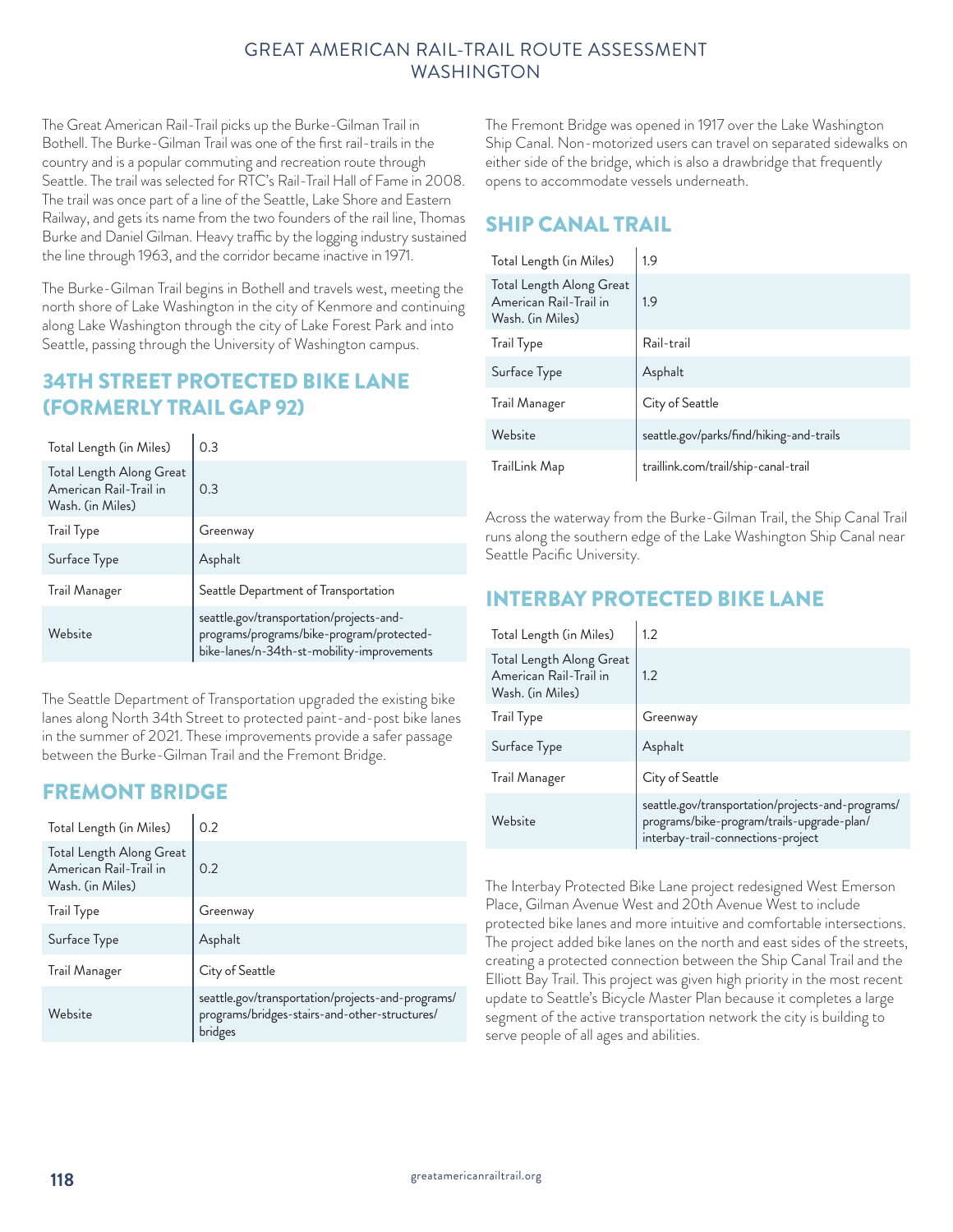## ELLIOTT BAY TRAIL

| Total Length (in Miles)                                                | 3.4                                                               |
|------------------------------------------------------------------------|-------------------------------------------------------------------|
| Total Length Along Great<br>American Rail-Trail in<br>Wash. (in Miles) | 2.5                                                               |
| <b>Trail Type</b>                                                      | Rail-trail                                                        |
| Surface Type                                                           | Asphalt                                                           |
| Trail Manager                                                          | City of Seattle                                                   |
| Website                                                                | seattle.gov/parks/find/hiking-and-trails                          |
| TrailLink Map                                                          | traillink.com/trail/elliott-bay-trail-(terminal-91-<br>bike-path) |

The Elliott Bay Trail, also known as the Terminal 91 Bike Path, connects the Interbay Protected Bike Lane to the Seattle Waterfront Pathway. The western portion of trail skirts a rail yard and crosses under the Magnolia Bridge in two places to reach Elliott Bay. Heading east, the trail follows Elliott Bay to its terminus at Alaskan Way.

## SEATTLE WATERFRONT PATHWAY

| Total Length (in Miles)                                                | 2.0                                            |
|------------------------------------------------------------------------|------------------------------------------------|
| Total Length Along Great<br>American Rail-Trail in<br>Wash. (in Miles) | 1.3                                            |
| <b>Trail Type</b>                                                      | Rail-trail                                     |
| Surface Type                                                           | Asphalt                                        |
| Trail Manager                                                          | City of Seattle                                |
| Website                                                                | seattle.gov/parks/find/hiking-and-trails       |
| TrailLink Map                                                          | traillink.com/trail/seattle-waterfront-pathway |

The highly urban Seattle Waterfront Pathway is a continuation of the Elliott Bay Trail that heads south on a route connecting Broad Street and South Royal Brougham Way. The trail parallels Alaskan Way along Elliott Bay. Those following the Great American Rail-Trail will continue to the Seattle to Bainbridge ferry at the Seattle Ferry Terminal (which is under major construction until 2023).

## FERRY ACROSS PUGET SOUND

The Seattle to Bainbridge ferry, provided by the Washington State Department of Transportation, departs roughly 20 times per day, connecting Seattle and Bainbridge Island across Puget Sound. While there is a fee for walk-on passengers and bicycle riders from Seattle to Bainbridge Island (with an additional \$1 bicycle surcharge), the route from Bainbridge Island to Seattle only charges for automobiles (walkon passengers and bicycle riders can ride for free).

# SOUND TO OLYMPICS TRAIL

| Total Length (in Miles)                                                | 1.7                                           |
|------------------------------------------------------------------------|-----------------------------------------------|
| Total Length Along Great<br>American Rail-Trail in<br>Wash. (in Miles) | 1.7                                           |
| Trail Type                                                             | Greenway                                      |
| Surface Type                                                           | Asphalt                                       |
| Trail Manager                                                          | City of Bainbridge Island, Kitsap County      |
| Website                                                                | northkitsaptrails.org/copy-of-regional-trails |
| TrailLink Map                                                          | traillink.com/trail/sound-to-olympics-trail-  |

When complete, the Sound to Olympics Trail will extend across Kitsap County to link two Washington State regional trail systems: the Mountains to Sound Greenway and the Olympic Discovery Trail. Today, three disconnected segments exist. One follows the first mile of state Route 305 in Bainbridge Island, stretching from the tip of the Winslow Ferry Terminal, which was completed in 2018, up to High School Road Northeast. Two smaller segments totaling 0.7 mile can be found in the city of Poulsbo. Trail gaps along these developed segments total 43.1 miles, and are described in Trail Gaps 93a–93d, below.

## TRAIL GAP 93a – SOUND TO OLYMPICS TRAIL EXTENSION (BAINBRIDGE ISLAND TO POULSBO)

Plans are in place to extend the Sound to Olympics Trail 10.1 miles north from its current northern terminus at High School Road Northeast. Some funding has already been acquired for this portion of the project. The trail will follow state Route 305 to the extent possible along a parallel path. A separated crossing at the Agate Pass Bridge, which connects Bainbridge Island to the Kitsap Peninsula, should also be considered to accommodate the narrow passage.

The route of the Sound to Olympics Trail will continue to follow state Route 305 to the first roundabout in Poulsbo at Johnson Road Northeast, where an underpass is proposed to help trail users safely navigate the interchange. Construction is slated for completion in 2022. At Johnson Road Northeast, the trail will head north along Noll Road Northeast, where an existing portion of the trail adjacent to Poulsbo Elementary and Poulsbo Middle School has already been completed.

## TRAIL GAP 93b – SOUND TO OLYMPICS TRAIL EXTENSION (POULSBO)

A proposed extension of the Sound to Olympics Trail would connect the two existing sections in Poulsbo along Noll Road Northeast and Langaunet Lane Northeast to Northeast Lincoln Road for approximately 0.8 mile.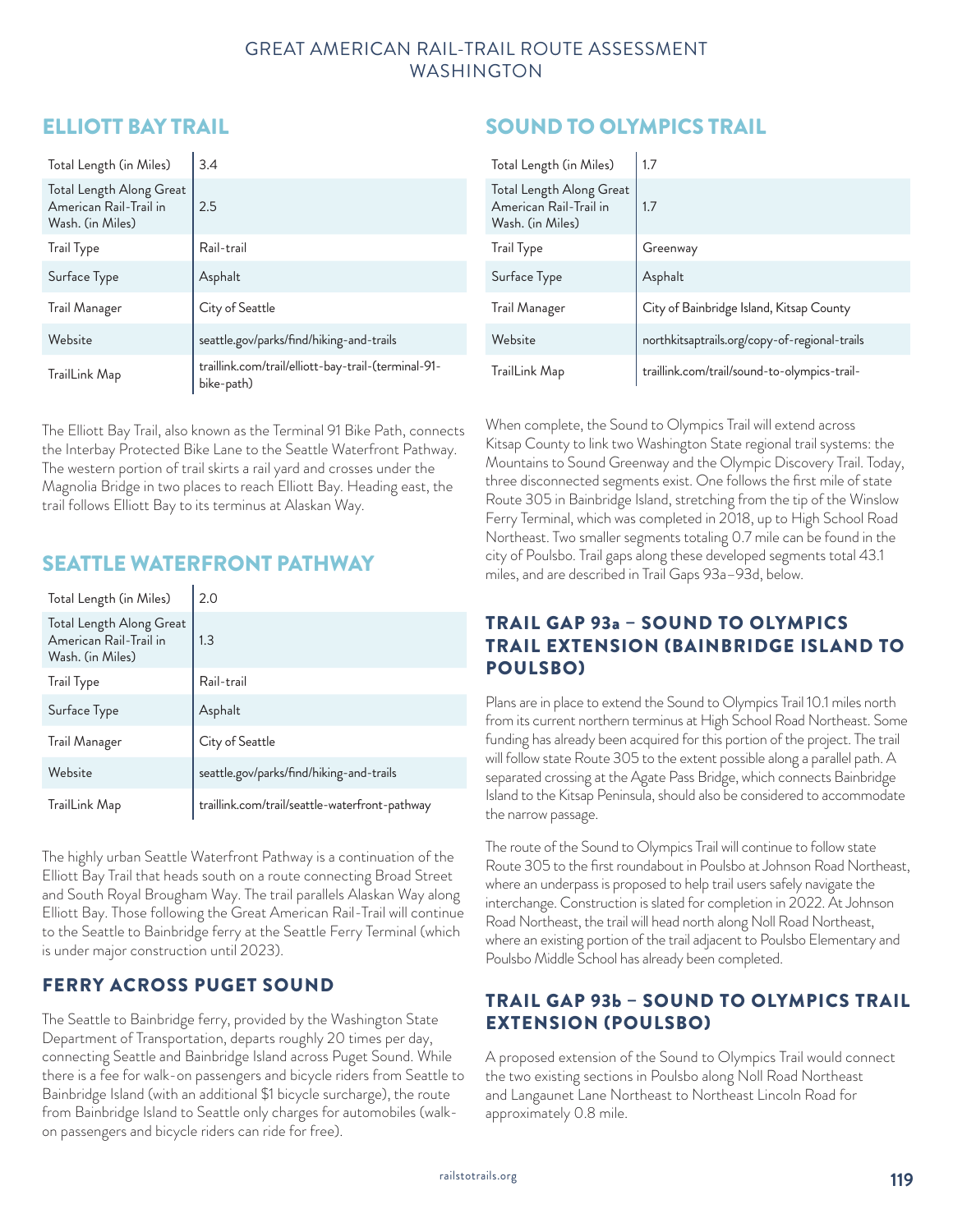## TRAIL GAP 93c – SOUND TO OLYMPICS TRAIL EXTENSION (POULSBO TO PORT GAMBLE)

A proposed extension of the Sound to Olympics Trail would continue 12.2 miles north to and through the town of Port Gamble. The trail would travel north along Stottlemeyer Road Northeast until Port Gamble Forest Heritage Park and a recently announced planned expansion (the Port Gamble Upland Block). Several routes through the Upland Block along existing roads and trails have been considered, and a preferred route connects to the historic Port Gamble site just east of the Hood Canal Floating Bridge.

Kitsap Public Facilities District allocated \$1.7 million in early 2020 for several park and trail development projects, including engineering for the northern sections of the Sound to Olympics Trail in Port Gamble and for the design, permitting and construction of a trailhead at a southern park entrance on Stottlemeyer Road Northeast. This portion of the project is planned to be completed in 2023 and can set the stage for future funding and work to be completed.

## TRAIL GAP 93d – SOUND TO OLYMPICS TRAIL EXTENSION (PORT GAMBLE TO DISCOVERY BAY)

On the northwestern side of the Hood Canal Floating Bridge, an exact trail alignment is not yet determined through Jefferson County to connect the 20-mile gap to the Olympic Discovery Trail at Discovery Bay. Jefferson County has large swaths of timberland owned by one large company, which could be instrumental in providing a scenic route to make this trail connection. Several groups are collaborating on an economic development study of the area, and a trail concept is on the agenda for review.



*The Dungeness River Bridge along the Olympic Discovery Trail | Photo by Kevin Belanger*

# OLYMPIC DISCOVERY TRAIL

| Total Length (in Miles)                                                | 82.8                                                                                                                                                                                                                                                                        |
|------------------------------------------------------------------------|-----------------------------------------------------------------------------------------------------------------------------------------------------------------------------------------------------------------------------------------------------------------------------|
| Total Length Along Great<br>American Rail-Trail in<br>Wash. (in Miles) | 75.5                                                                                                                                                                                                                                                                        |
| Trail Type                                                             | Greenway, rail-trail                                                                                                                                                                                                                                                        |
| Surface Type                                                           | Asphalt, crushed stone, dirt                                                                                                                                                                                                                                                |
| Trail Manager                                                          | City of Port Angeles, City of Port Townsend,<br>City of Sequim, Clallam County, Jamestown<br>S'Klallam Tribe, Jefferson County, Olympic<br>National Forest, Olympic National Park,<br>Peninsula Trails Coalition, Washington DNR,<br>Washington DOT, Washington State Parks |
| Website                                                                | olympicdiscoverytrail.org                                                                                                                                                                                                                                                   |
| TrailLink Map                                                          | traillink.com/trail/olympic-discovery-trail                                                                                                                                                                                                                                 |

The developing Olympic Discovery Trail (ODT) is locally regarded to have four segments between Port Townsend and La Push on the Pacific Coast. The first of these ODT segments, between Port Townsend and Discovery Bay, is part of the Pacific Northwest National Scenic Trail. While not an official portion of the Great American Rail-Trail, it provides a valuable connection to the city of Port Townsend. For the purposes of this assessment, three ODT segments are incorporated to the Great American Rail-Trail, starting at Discovery Bay.

Gaps, or ODT extensions, included in these three segments are described in Trail Gaps 94–96, below. The combined mileage of these gaps—42.0 miles—is not included in the indicated 75.5 miles of existing ODT trail along the Great American Rail-Trail.

#### **Segment 1 – ODT (Discovery Bay to Diamond Point Road Trailhead):**

This rural segment, which is approximately 8.5 miles, begins at the yet-to-be-determined junction where the ODT, extending south from Port Townsend to arrive at Discovery Bay, will be joined by the Sound to Olympics Trail coming from the east. From the Discovery Bay junction westward to the trailhead at Diamond Point Road and U.S. 101/Olympic Highway (roughly the boundary between Jefferson and Clallam counties), the trail is currently routed along low-volume side roads (primarily remnants of a former state highway known locally as Old Gardiner Road) and the road shoulder of U.S. 101/Olympic Highway. There is only one 0.7-mile section of paved, separated trail paralleling the shoreline of Discovery Bay. In addition, at the western end of this segment, there is an approximately 600-foot off-road gap immediately east of the Diamond Point Road trailhead.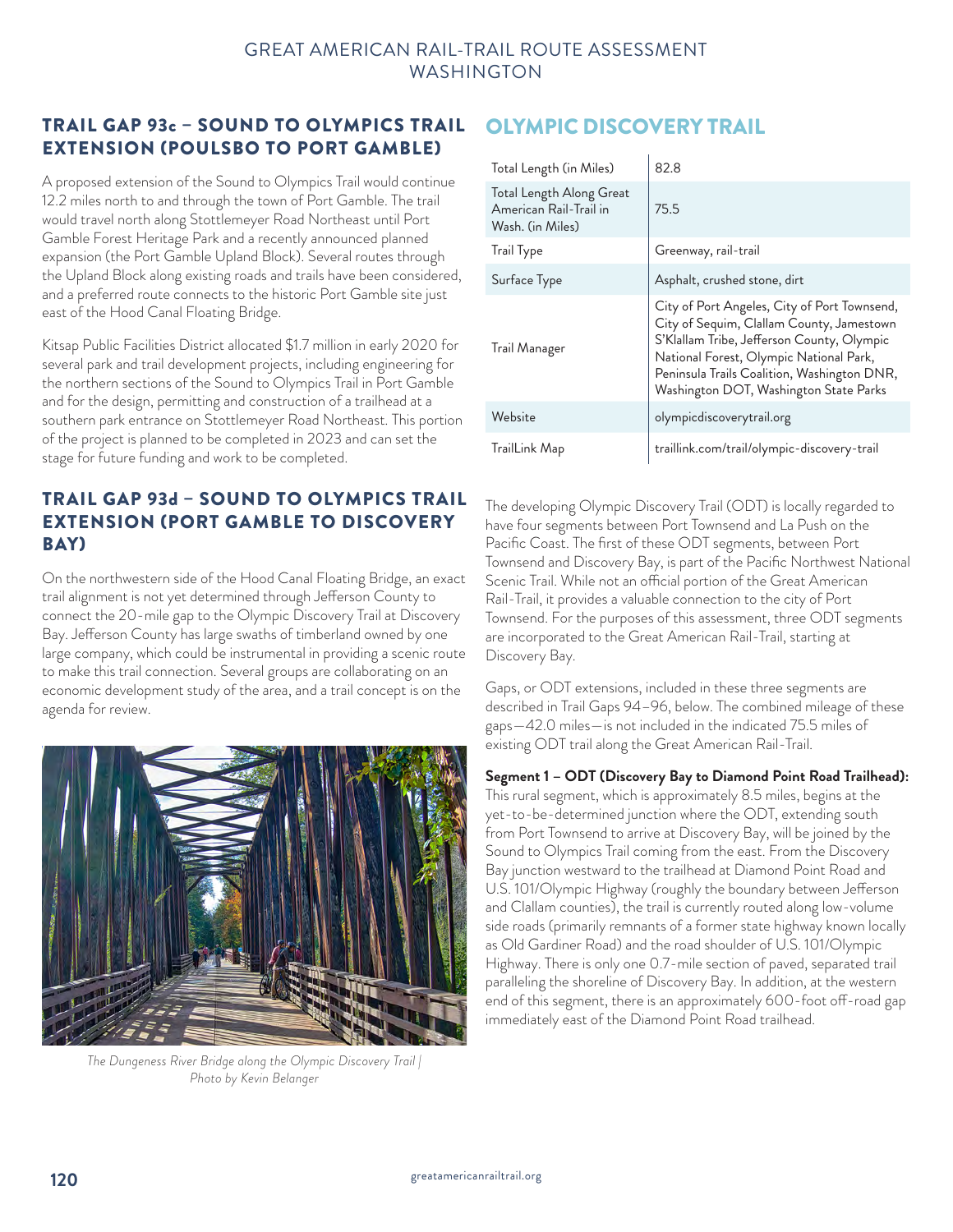#### **Segment 2 – ODT (Diamond Point Road Trailhead to Elwha River):**

This segment of trail is about 37 miles in length between the trailhead at Diamond Point Road near the Jefferson–Clallam county line and the Elwha River Bridge trail crossing. The trail route in this segment is mostly complete and characterized by paved, separated trail and several short sections on low-volume roads.

Most of the route in this segment follows the corridor of the former Seattle, Port Angeles and Western Railway, which had the distinction of being the only railway in the nation whose schedule was determined by tides. The corridor includes nine bridges over rivers and creeks; four of these bridges are large, restored railroad trestles dating back to 1914–15. The bridge over the Elwha River is 589 feet long and 85 feet above the river level. Originally completed around 1913, it was reconstructed in 2009 and features a suspended trail deck beneath the road level of the bridge.

Segment 2 links the unincorporated communities of Blyn and Carlsborg; the cities of Sequim and Port Angeles; several local and state parks (Sequim Bay State Park, Carrie Blake Park, Railroad Bridge Park and Robin Hill Farm County Park); and the Jamestown S'Klallam Tribal campus in Blyn. Along this segment are several marine views of Sequim Bay and approximately 5 miles of trail along the Port Angeles Harbor waterfront. The Jamestown S'Klallam Tribe has been a key partner in the development of the ODT in eastern Clallam County and was the first tribe to be recognized as a Bicycle Friendly Community by the League of American Bicyclists.

**Segment 3 – ODT (Elwha River to La Push):** This segment of the planned ODT will be approximately 71.5 miles in length when complete and extend from the existing Elwha River Bridge to the western terminus of the ODT and Great American Rail-Trail in the Quileute Tribal community of La Push on the Pacific Ocean. Along the way, the trail will also pass through the communities of Joyce and Forks; connect to Olympic National Park areas around Lake Crescent and the Pacific Coast beaches; and travel through large tracts of private and public forestland.

Currently, 38 miles, or more than 50%, of the ODT in Segment 3 are completed or substantially complete (i.e., under construction or awaiting paving). The shared roadway section includes an approximately 9.7-mile stretch following Cooper Ranch and Mary Clark roads east of Sappho. This stretch travels mostly through state and federal public forestland with very limited residential development.

Several sections of the separated trail in Segment 3 also serve as limited access routes to support timber operations. These sections have been improved and paved to a 10- to 12-foot width for trail purposes. Access is controlled by gates and bollards, making these sections generally free of motorized vehicles except during periods in which they are used to support timber harvest operations.

Portions of the trail follow the route of the old Spruce Railroad, which the U.S. Army built to harvest the strong wood of the Sitka spruce, unique to the coastal Pacific Northwest. The final phase of the 10-mile Spruce Railroad Trail (SRRT) section of the ODT around the north shore of Lake Crescent in Olympic National Park was completed in late 2020.

Jefferson and Clallam counties, with their numerous partners, are leading the effort to complete Segment 1 jointly, and Segments 2 and 3, respectively. The Peninsula Trails Coalition (PTC) is a key partner actively working with both counties to complete the ODT between Port Townsend and La Push. PTC is also a key partner in maintaining the trail in both counties. When complete, the ODT will span approximately 130 miles. The remaining gaps in the ODT along the Great American Rail-Trail are described below.

## TRAIL GAP 94a – OLYMPIC DISCOVERY TRAIL EXTENSION (DISCOVERY BAY)

The ODT will connect 0.4 mile to the Sound to Olympics Trail roughly at the junction of state Route 20 and U.S. 101/Olympic Highway at Fairmount Road at the head of Discovery Bay. A short section of trail will follow U.S. 101/Olympic Highway to connect to the existing portion of the ODT at Discovery Bay.

## TRAIL GAP 94b – OLYMPIC DISCOVERY TRAIL EXTENSION (DISCOVERY BAY TO JEFFERSON–CLALLAM COUNTY LINE)

There is technically some existing ODT trail across this segment marked along Old Gardiner Road and the shoulder of U.S. 101/Olympic Highway. The planned trail segment is about 7.3 miles, and within this current plan, Jefferson County's priority is to achieve an alternative to the 1.6-mile length currently on the shoulder of U.S. 101/Olympic Highway. Negotiations are underway with all key property interests. Once this piece is completed, the foreseeable alignment for the ODT will be shared use of the low-volume Old Gardiner Road in combination with the new off-highway section.

## TRAIL GAP 94c – OLYMPIC DISCOVERY TRAIL EXTENSION (OLD BLYN HIGHWAY)

A brief 0.8-mile gap exists in the ODT along Old Blyn Highway between U.S. 101 and Blyn Road. Trail users can currently follow the road while the gap undergoes planning for completion.